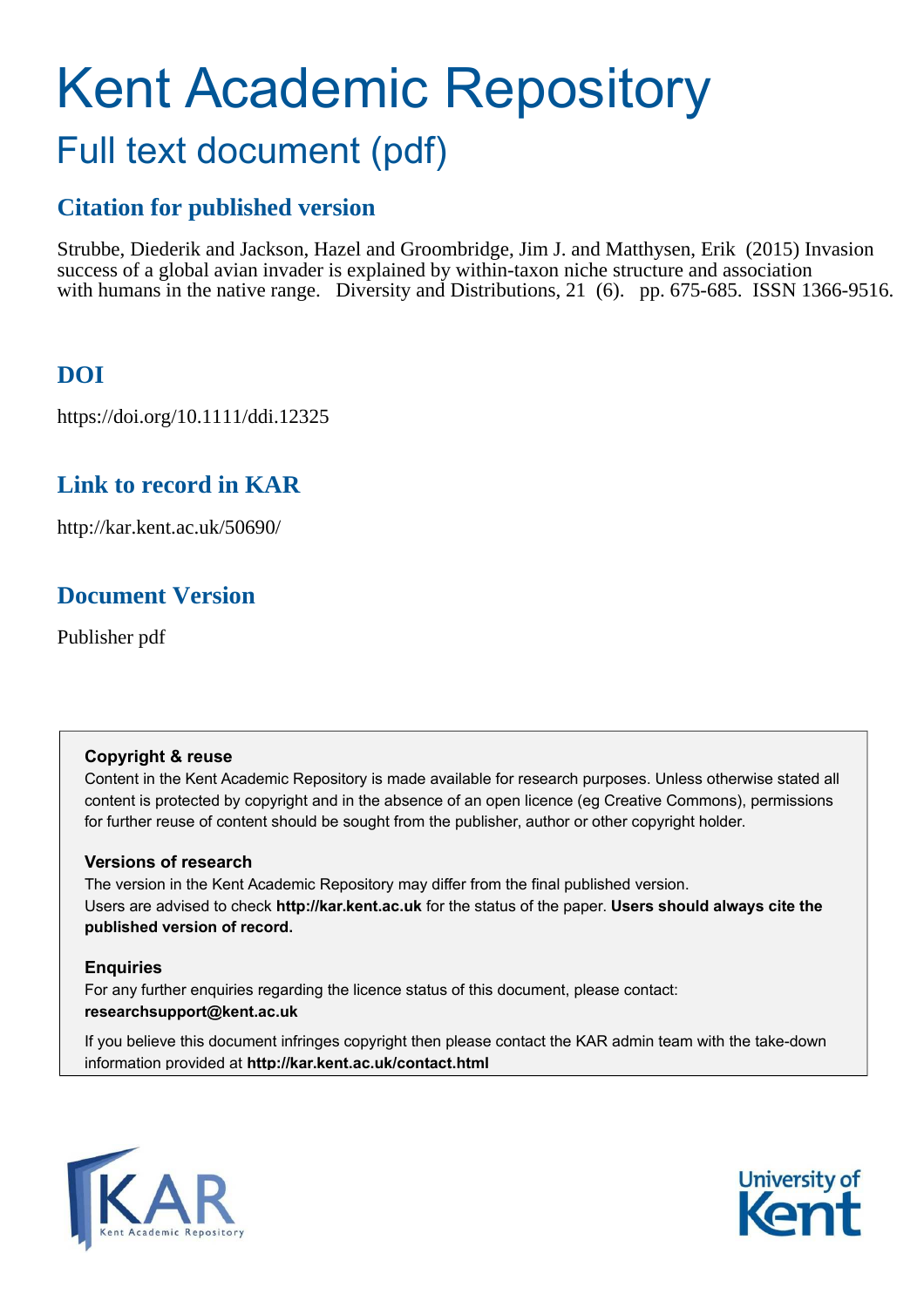

# Invasion success of a global avian invader is explained by within-taxon niche structure and association with humans in the native range

Diederik Strubbe<sup>1</sup>\*, Hazel Jackson<sup>2</sup>, Jim Groombridge<sup>2</sup> and Erik Matthysen<sup>1</sup>

1 *Evolutionary Ecology Group, Department of Biology, University of Antwerp, Antwerp 2020, Belgium,* <sup>2</sup>*Durell Institute of Conservation and Ecology, School of Anthropology and Conservation, University of Kent, Canterbury CT2 7NR, UK*

#### ABSTRACT

Aim To mitigate the threat invasive species pose to ecosystem functioning, reliable risk assessment is paramount. Spatially explicit predictions of invasion risk obtained through bioclimatic envelope models calibrated with native species distribution data can play a critical role in invasive species management. Forecasts of invasion risk to novel environments, however, remain controversial. Here, we assess how species' association with human-modified habitats in the native range and within-taxon niche structure shape the distribution of invasive populations at biogeographical scales and influence the reliability of predictions of invasion risk.

Location Africa, Asia and Europe.

Methods We use ~1200 native and invasive ring-necked parakeet (*Psittacula krameri*) occurrences and associated data on establishment success in combination with mtDNA-based phylogeographic structure to assess niche dynamics during biological invasion and to generate predictions of invasion risk. Niche dynamics were quantified in a gridded environmental space while bioclimatic models were created using the biomod2 ensemble modelling framework.

Results Ring-necked parakeets show considerable niche expansion into climates colder than their native range. Only when incorporating a measure of human modification of habitats within the native range do bioclimatic envelope models yield credible predictions of invasion risk for parakeets across Europe. Invasion risk derived from models that account for differing niche requirements of phylogeographic lineages and those that do not achieve similar statistical accuracy, but there are pronounced differences in areas predicted to be susceptible for invasion.

Main conclusions Information on within-taxon niche structure and especially association with humans in the native range can substantially improve predictive models of invasion risk. To provide policymakers with robust predictions of invasion risk, including these factors into bioclimatic envelope models is recommended.

#### Keywords

Bioclimatic envelope models, human influence, invasive species, niche shift, Psittacula krameri, risk assessment.

A Journal of Conservation Biogeography

A Journal of Conservation Biogeography

\*Correspondence: Diederik Strubbe, Evolutionary Ecology Group, Department of Biology, University of Antwerp, Antwerp

E-mail: diederik.strubbe@uantwerpen.be

2020, Belgium.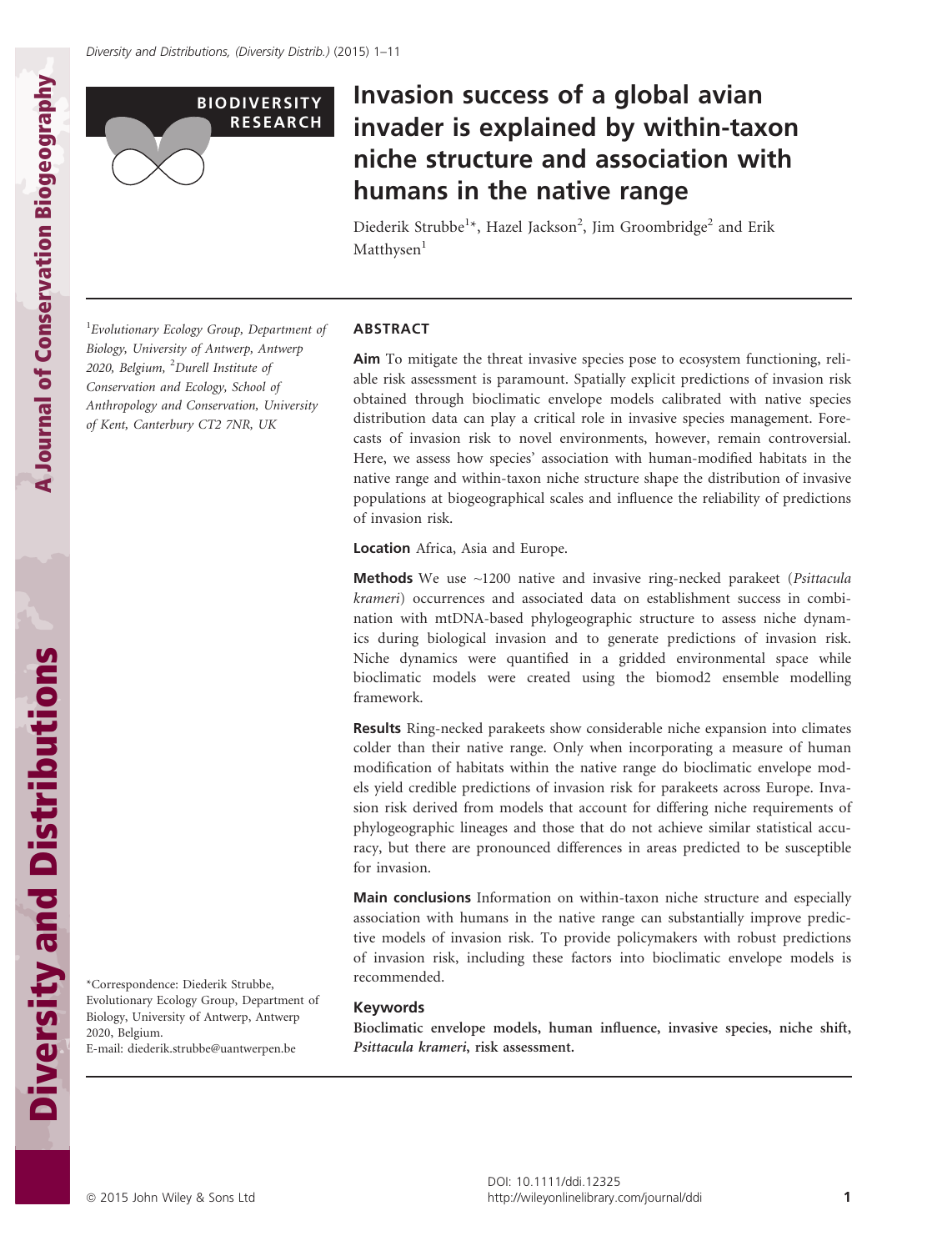#### INTRODUCTION

Biological invasions are a major global environmental and economic problem (Sala *et al.*, 2000). As eradication is frequently costly and sometimes impossible, attempting to limit the further introduction and spread of invasive species is the most effective and cost-efficient management strategy (Leung *et al.*, 2002). To identify potentially invasive species, risk assessment protocols based on species traits associated with invasiveness have been developed (Keller *et al.*, 2011). Spatially explicit predictions of invasion risk derived from bioclimatic envelope models [also referred to as species distribution models (SDM) or ecological niche models (ENM)] calibrated with native species distributions are increasingly incorporated into such invasive species risk assessments (Beaumont *et al.*, 2014). To assess potential invasion risk, bioclimatic envelope models estimate the geographical distribution of climates suitable for invasive species (Araújo & Peterson, 2012). Applications of these models to invasive species, however, fail to consider how association with human-modified habitats in the native range, a species trait strongly associated with invasion success (Keller *et al.*, 2011), might modify the distributional limits sets by climate. Also, models typically do not appreciate how the existence of phylogeographic lineages with differing niche requirements can influence forecasts of invasion risk (Pearman *et al.*, 2010). Ignoring these factors may result in mismatches between predicted potential and realized invasive distributions, fuelling doubts about the suitability of bioclimatic envelope models for anticipating biological invasions (Guisan *et al.*, 2014).

Therefore, we assess three key assumptions underlying bioclimatic envelope models: (1) that species' distributions are largely governed by climate (Araújo & Peterson, 2012), (2) that a species' current native distribution corresponds with the total set of climate conditions under which it can persist (Peterson, 2003) and (3) that the climatic niche remains conserved across time and space (Broennimann *et al.*, 2007). Climate is generally recognized as a chief driver of species' distributions at large spatial scales (Araújo & Peterson, 2012), although the broad distributional limits governed by climate may be modified by factors such as habitat availability, biotic interactions and dispersal limitations (Soberon, 2007). Erroneous predictions of the potential distribution of invasive species are often attributed to species adaptations in response to selection pressures imposed by the novel environment (Whitney & Gabler, 2008). However, within the native range, species may also evolve pre-adaptations to invasiveness; strong selection imposed by human modification of habitats within the native range is likely to lead to adaptation prior to introduction elsewhere (Hufbauer *et al.*, 2012). As human activities tend to promote similar ecological conditions across biogeographical areas (Savard *et al.*, 2000), species or populations associated with human-modified habitats in the native range can be expected to successfully invade similar areas elsewhere. It is therefore surprising that predictions of invasion risk obtained from bioclimatic envelope models have not yet explicitly considered how human modification of habitats might modify distributional limits set by climate.

Bioclimatic envelope models assume that a species' invasive distribution can be predicted from its native niche characteristics (Peterson, 2003). Niche theory indeed predicts that for relatively recent events such as biological invasions, conservatism of the fundamental native niche is expected (Peterson, 2011), although species may, in the invaded range, occupy different portions of their fundamental niche compared to the native range (Guisan *et al.*, 2014). Empirical studies on the prevalence of (realized) niche conservatism have yielded mixed results. Two large scale studies on European plants introduced to North America found niche conservatism was the dominant pattern for weedy, widespread plant species (Petitpierre *et al.*, 2012), while niche expansion into climates not occupied in the native range was common for plants with smaller native ranges (Early & Sax, 2014). Niche conservatism was the norm for non-native vertebrates introduced to Europe and North America (Strubbe *et al.*, 2013, 2014), whereas a global study on amphibians and reptiles found widespread evidence for niche expansion (Li *et al.*, 2014). To better understand the mechanisms underlying patterns of niche conservatism, here, we question the inherent assumption that pooling occurrence data from across the entire native range of a species adequately describes the full range of climatic conditions in which invasive populations can establish and survive. This assumption may be violated when phylogeographic lineages with differing niche requirements are present. Species may not represent a single evolutionary entity (Pearman *et al.*, 2010), and as species-level models smooth across environmental response curves of specific lineages, ignoring within-taxon niche structure risks erroneous predictions of a species' potential distribution (D'Amen *et al.*, 2013). Despite their potential to improve predictions of invasion risk, within-taxon niche structures have only received scant attention in invasive species management (Beaumont *et al.*, 2014).

Here, using a unique dataset on the distribution of a global avian invader, the ring-necked parakeet (*Psittacula krameri*), we test whether accounting for within-taxon niche structure and association with humans in the native range leads to more accurate predictions of invasion risk. Ringnecked parakeets are native to large parts of Africa and Asia. Across their native range, they have benefited from the conversion of natural habitats to agro-ecosystems (Bruggers & Beck, 1979; Khan, 2002) and reach their highest breeding densities near human settlements and cultivated crops (Khan *et al.*, 2004). These parakeets are a globally widespread invasive species, and they compete with native birds and bats and cause damage to crops (Strubbe & Matthysen, 2009a; Hernández-Brito et al., 2014; Peck et al., 2014). In this study, we present the most complete information on the distribution of ring-necked parakeets to date, comprising a set of about 1200 (686 native and 513 invasive) occurrences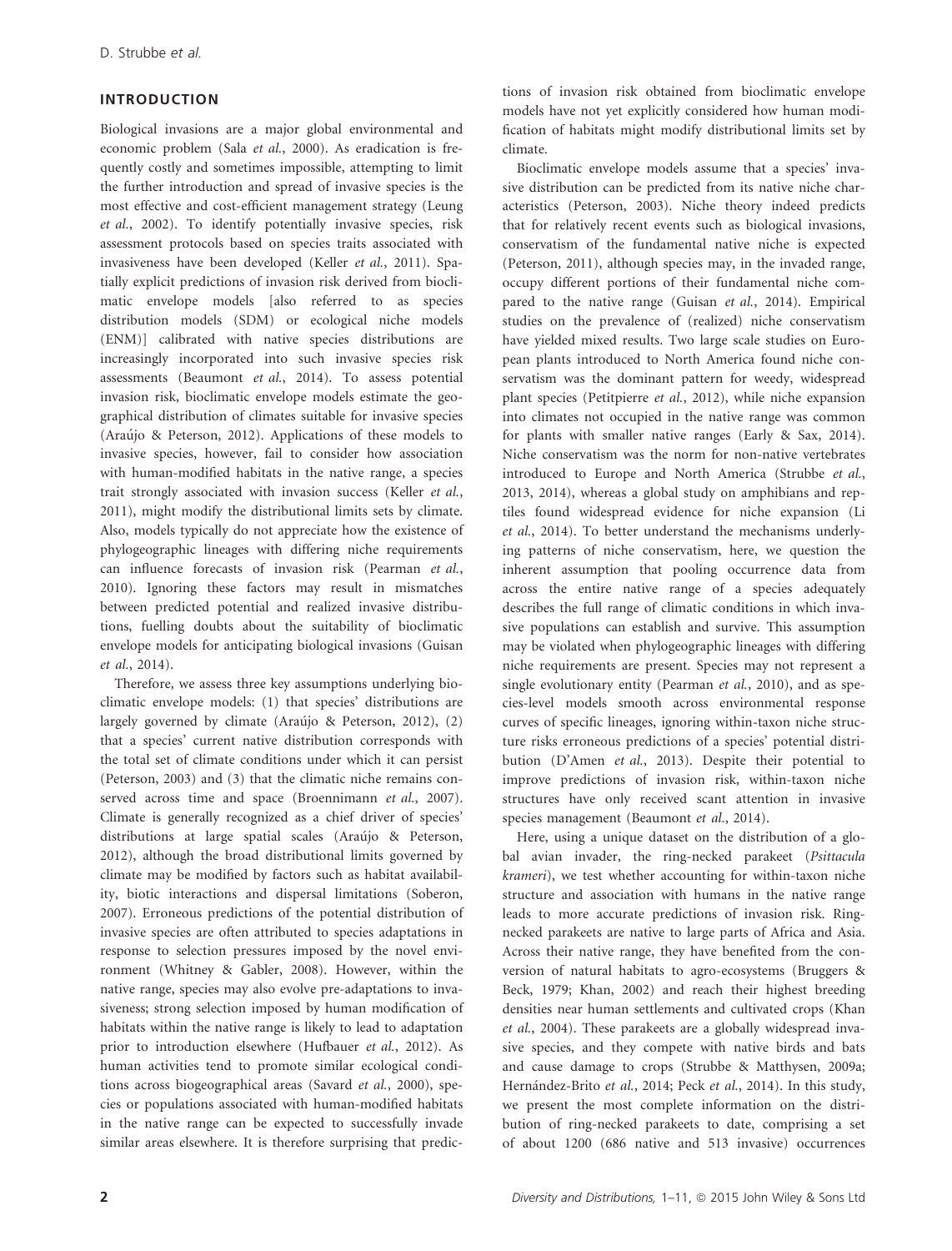collected at a finer resolution than has previously been reported, 123 failed and successful introduction events across Europe, plus a high-resolution mtDNA molecular phylogeny derived from 98 museum specimens geospatially selected to cover the parakeet's native range and from feather samples collected at 13 invaded sites across Europe. We expect that incorporating within-taxon niche structure into bioclimatic envelope models will result in important differences in the geographical distribution of climate predicted as suitable for parakeets across Europe and that accounting for association with human-modified habitats in the native range will allow for more accurate predictions of the potential European distribution of this ubiquitous avian invader.

#### METHODS

#### DNA isolation, amplification and sequencing

DNA was extracted from toe-pad samples (*n* = 98) collected from specimens at the Natural History Museum (Tring, UK) and from contemporary feather samples collected in Europe  $(n = 13$  locations), using a Bioline Isolate Genomic DNA extraction kit (Bioline, UK). Finely chopped samples were suspended in 400  $\mu$ l lysis buffer and 25  $\mu$ l proteinase K and incubated at 55 °C overnight (or until the material had completed digested). Processing of samples from museum specimens was carried out in a dedicated museum DNA laboratory, under a UV-irradiated fume hood to destroy any contaminants. Negative controls were included to ensure no contamination during the DNA extraction and PCR procedures. Amplification of mtDNA control region and cytochrome b was conducted using a specifically designed suite of short fragment primers (see Appendix S1 in Supporting Information). Cycle parameters comprised an initial hot start of 95 °C for 1 min followed by 35 cycles of 95 °C/15 s, 52 °C/15 s and 72 °C/10 s, followed by a final 10 min 72 °C incubation-period. All amplicons were examined by agarose gel electrophoresis, and PCR product was purified and amplified using a 3730xl analyser (Applied Biosystems; Macrogen Inc., Seoul, South Korea). The concatenated DNA sequence dataset was condensed into haplotypes using the software programme 'TCS' (Clement et al., 2000).

#### Phylogenetic analysis

To identify native phylogroups, Bayesian phylogenetic inference was implemented in MRBAYES v3.2 (Ronquist & Huelsenbeck, 2003) using the CIPRES Science Gateway (Miller *et al.*, 2010) with 10 million generations over four parallel Monte Carlo Markov chains (MCMC), under an HKY evolutionary model (Felsenstein, 1981). TRACER v1.6 (Rambaut & Drummond, 2007) was used to assess convergence. After discarding the first 25% as burn-in, tree topologies were summarized in a 50% consensus tree. To identify native haplotypes in the invasive range, the combined native and invasive dataset was condensed into haplotypes using TCS (Clement *et al.*, 2000). All node values with a posterior probability of > 50 were used to identify phylogroups.

#### Occurrence data and environmental variables

Ring-necked parakeet occurrence data (i.e. longitude–latitude) were extracted from a range of databases [Global Biodiversity Information Facility (GBIF, [www.gbif.org\)](http://www.gbif.org), ORNIS ([www.ornisnet.org](http://www.ornisnet.org)) and natural history museums], scientific papers and grey literature (e.g. government or NGO reports, bird trip reports and parakeet observations posted on the image hosting website [Flickr.com](http://Flickr.com)). Occurrence data were retained only when their spatial resolution was  $\leq 5'$  (i.e. 0.083° or  $\sim$ 10  $\times$  10 km, assessment of spatial accuracy based on information present in the source data, or through pers. comm. with observers). In the invaded range, to minimize the risk of including parakeet occurrences that do not correspond to an established population, we did not include observations from areas where evidence suggests introduced populations went extinct (see Strubbe & Matthysen, 2009b). Also, parakeet occurrences were checked against national and regional breeding bird atlases, and when in doubt about the status of a certain population, we sought advice from regional experts (through the COST Action network 'ParrotNet'). In total, we gathered 8667 ring-necked parakeet occurrences (Europe: 6634, Africa: 515, Asia: 1518), but as we used only one occurrence per grid cell, the final database comprised 1199 observations (Europe: 513, Africa: 211 and Asia: 475; Appendix S2). Data on parakeet introduction success were taken from Strubbe & Matthysen (2009b) (*n* = 123 introduction events). Minimum convex and Thiessen polygons circumscribing the geographical distribution of each mtDNA clade were then applied to assign parakeet occurrences to phylogroups (Appendix S2).

Environmental variables considered are a set of eight climatic variables assumed to impose direct and indirect constraints on avian distributions (Araújo et al., 2009): annual mean temperature (bio\_1), mean temperature of the warmest month (*t*\_max), mean temperature of the coldest month (*t*\_min), temperature seasonality (bio\_4), annual precipitation (bio\_12), precipitation of the wettest month (bio\_13), precipitation of the driest month (bio\_14) and precipitation seasonality (bio\_15). These variables were derived from the WorldClim database (Hijmans *et al.*, 2005) and represent mean values over the 1961–1990 period at a 0.083° resolution. The 'human footprint' a quantitative measure of human alteration of terrestrial environments based on human population size, land use and infrastructure was derived from Sanderson *et al.* (2002) at a resolution of 30″ and resampled to the 0.083° resolution of the climate and parakeet occurrence data.

#### Niche analyses

To assess niche differences between phylogroups and between native and invasive parakeet populations, we used the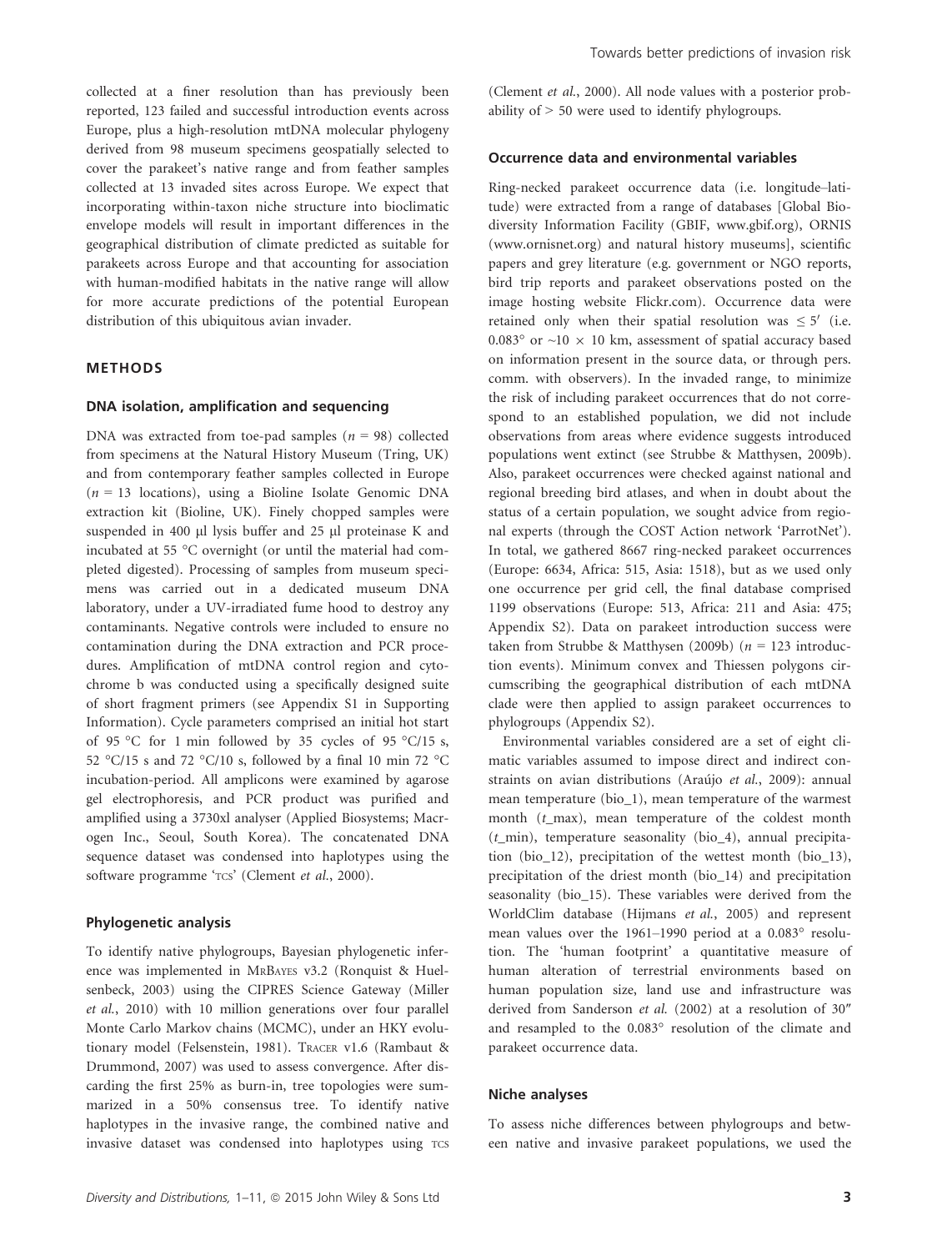Broennimann *et al.* (2012) framework. This framework applies kernel smoothers to densities of species occurrence in a gridded environmental space to calculate metrics of niche overlap (quantified by Schoener's D, 0: no overlap, 1: complete overlap). Using a randomization test whereby the measured niche overlap is compared against a null distribution of 100 simulated overlap values, we test whether parakeet niches are more similar to each other than expected by chance (i.e. niche similarity, Broennimann *et al.*, 2012). We first assessed whether ring-necked parakeet climatic niches differed significantly between phylogroups (i.e. Africa versus Asian, and phylogroups within each continent), using all biomes occupied by parakeets across their native range as background area (Guisan *et al.*, 2014). Second, native and invasive ring-necked parakeet occurrences were used to assess whether native niche characteristics are conserved during the invasion process (using a niche similarity test), and to determine whether parakeets have colonized in the invaded range climates not occupied in the native range (i.e. niche expansion, Petitpierre *et al.*, 2012). Niche metrics are calculated on the climate space shared by native and invasive ranges (sensu Petitpierre *et al.*, 2012). Background areas should reflect the set of areas a species could potentially have encountered since its presence in the region (Barve *et al.*, 2011). Therefore, in Europe, we buffered each locality where parakeets have been introduced with a distance equal to the minimum invasion speed recorded for birds (i.e. 4.59  $km$  year<sup>-1</sup>, derived from Blackburn *et al.*, 2009) multiplied by the number of years since introduction (see Strubbe *et al.*, 2013 for details). In doing so, we obtained an ecologically realistic European background (models were also run using the whole of Europe as background, but this did not affect our main results, Appendix S3).

#### Bioclimatic envelope models

Bioclimatic envelope models were run in <sup>R</sup> (R Core Team, 2014) using the ensemble modelling framework biomod2 (Thuiller *et al.*, 2013). We applied five different modelling algorithms: generalized linear models (GLM), generalized boosted models (GBM), multivariate adaptive regression splines (MARS), random forest (RF) and maximum entropy (MAXENT) to identify areas at risk of invasion. Models were fitted with default settings unless stated otherwise. Models were run with a single set of 10,000 pseudo-absences drawn from the same native-range background area as used for the niche analyses described above. Pseudo-absences were generated randomly from all grid cells in background area that were not presences (Wisz & Guisan 2009). For each modelling algorithm, presences and pseudo-absences used to calibrate the model were weighted such as to ensure neutral (0.5) prevalence (Petitpierre *et al.*, 2012). Each model was subjected to 10-fold cross-validation with a 80–20% random split of the presence data for training-testing each replicate, respectively. Models were evaluated using the true skill statistic (TSS), and to exclude inaccurate models, only those with  $TSS > 0.7$  were kept for generating ensemble projections (Thuiller *et al.*, 2013) of parakeet invasion risk in Europe, using unweighted averaging across models. Relative variable importance (0–1) was obtained through the randomization procedure described by Thuiller *et al.* (2013).

Following the procedures described above, we first fitted a 'clade' model, using as presences all native-range grid cells occupied by parakeets (i.e. occurrences pooled across all phylogroups). Then, we built separate models for each phylogroup, using as presences all occupied grid cells located within phylogroup range boundaries. A composite 'subclade' model was developed from the phylogroup predictions to summarize predictions of parakeet occurrence across all phylogroups. Because phylogroup models may differ in prevalence, to construct the subclade model, we first made the phylogroup models comparable by standardizing the average probabilities of occurrence for each phylogroup along the environmental gradients considered. Then, we calculated the mean probability of occurrence of at least one of the related phylogroups for grid cells using the multiplicative probability method described in Pearman *et al.* (2010). Clade and subclade models were fitted with and without human footprint, resulting in four different ensemble predictions of parakeet invasion risk in Europe. To exclude the possibility that differences in model performance are merely due to the adding of one predictor variable (human footprint) to the models, we also fitted models with a randomized version of the human footprint variable. To further assess the importance of human footprint, models described above were also run with the human footprint as sole predictor variable. Model transferability was assessed using European parakeet occurrence data  $(n = 513)$ , applying the full range of evaluation statistics available in biomod2, plus two statistics specifically designed for presence-only models (the 10-fold and the continuous Boyce index, Hirzel *et al.*, 2006). To convert the continuous clade and subclade ensemble predictions of invasion risk into discrete predictions of parakeet presence and absence across Europe, an optimal TSS threshold was calculated based on the European parakeet occurrences. Lastly, a climatic multivariate environmental similarity surface (MESS) map was calculated for Europe. This map indicates areas where climatic variables occur outside the range of values contained in model training regions, and predictions of invasion risk in these areas should be treated cautiously (Elith *et al.*, 2010).

#### RESULTS

#### Phylogenetic analysis

Mitochondrial DNA sequences comprising 868 bp (cytochrome b: 346 bp, control region: 522 bp) were sampled from 98 parakeet specimens (Africa: 38, Asia: 60). In total, 44 unique haplotypes were identified (Africa: 16, Asia: 26). A Bayesian phylogenetic tree provides support for 17 haplotype clades (Africa: 6, Asia: 11; posterior probabilities > 50, i.e.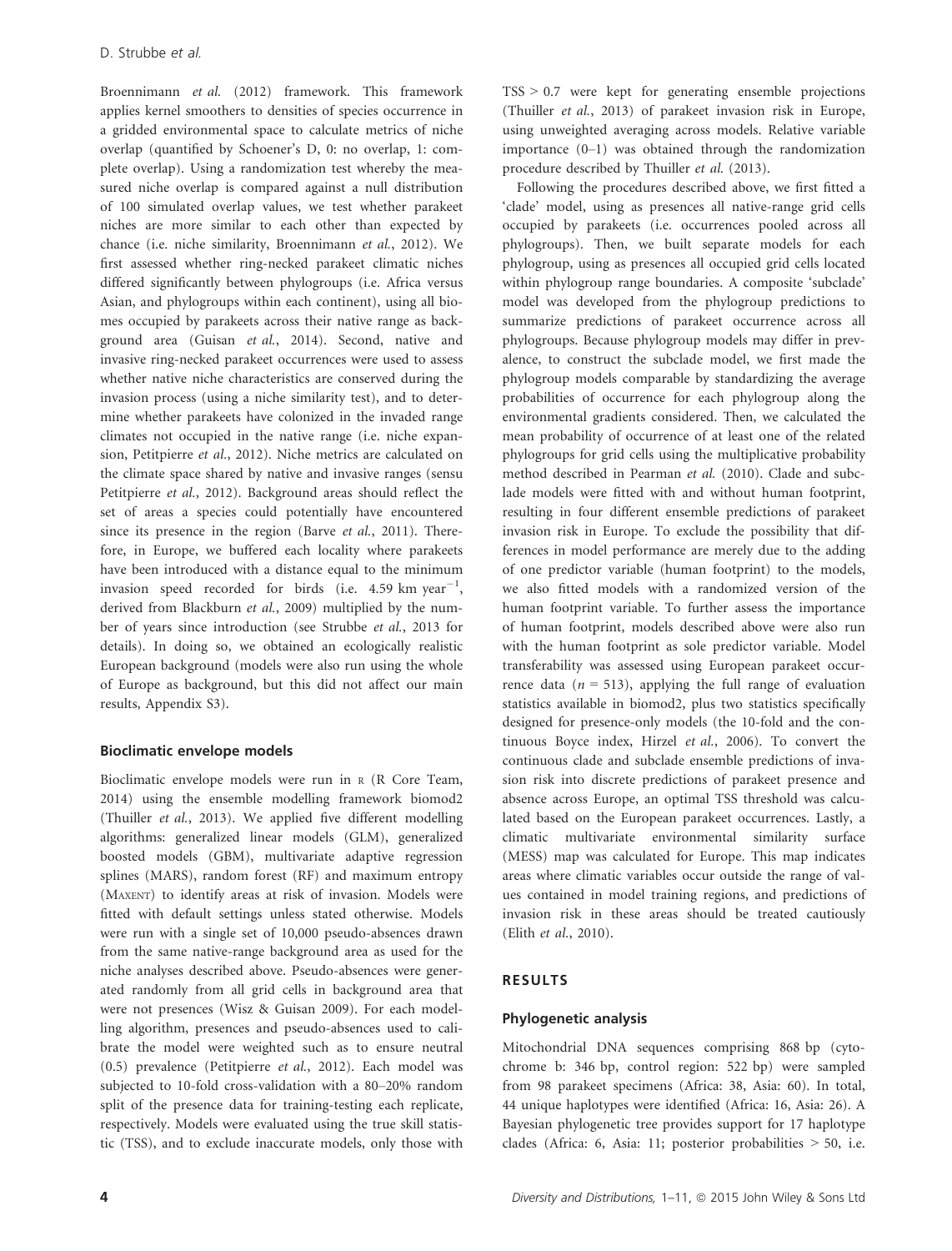the 'phylogroups', Appendix S1). The six African phylogroups correspond to six largely parapatric groupings arranged longitudinally along the Sahel region, whereby only the most eastern phylogroups show some range overlap. The 11 Asian phylogroups, in contrast, show a much more complex spatial pattern with varying levels of range overlap between phylogroups. Phylogroup sample sizes varied from 2 to 17 specimens (mean: 6) for African phylogroups, and from 1 to 17 (mean: 6) for Asia. Note that for the niche analyses and the bioclimatic envelope models, parakeet occurrences that fell within overlapping polygons were randomly assigned to one of the polygons. That way, each lineage was represented in the overlapping area, without sampling the same data point multiple times (Kalkvik *et al.*, 2012). Sample sizes used for modelling varied from 14 to 59 occurrences (mean: 35) for African phylogroups and from 6 to 126 (mean: 48) for Asia (Appendix S2).

#### Niche analyses

Assessing climatic niche positions of the different phylogroups reveals that significant within-taxon niche structure is present within both Africa and Asia (Appendix S3). Phylogroups occupy partially overlapping but distinct portions of the climate space available in the native range, and climatic niches are not more similar to each other than expected by chance (multiple niche similarity test  $P > 0.05$ ; within Africa: niche overlap D between phylogroups equals  $0.30 \pm 0.19$ (mean and standard deviation), range: 0.07–0.69; within Asia:  $0.11 \pm 0.0.17$ , range: 0.00–0.72, Appendix S3). Niche overlap between African and Asian phylogroups is low (D: 0.059), and while the African niche is more similar to the Asian niche than expected by chance (niche similarity *P*: 0.0099), the reverse is not true (niche similarity *P*: 0.14). African ring-necked parakeet populations have only 1% of their niche outside the niche of the Asian populations, and the African niche is thus a subset of the Asian niche (Appendix S3). Niche overlap between native (i.e. Africa and Asia) and invasive (i.e. Europe) parakeet populations is low (D: 0.003). Native and invasive niches are more similar to each other than expected by chance (niche similarity *P*: 0.0099), yet parakeets in Europe show significant niche expansion as they have 87% of their invasive distribution outside their native climatic niche (Fig. 1). Niche differences between the native and invasive range are largely attributable to a shift along the first PCA axis of the climate space, indicating that in Europe, ring-necked parakeets have colonized areas far colder than their native range (Fig. 1). Of the 44 nativerange mtDNA haplotypes, 14 (11 Asian, 3 African) were also detected in Europe. The small European sample size (i.e. feathers collected at 13 roost sites only) precluded meaningful tests of niche conservatism per haplotype (i.e. sensu Broennimann *et al.*, 2012). Yet, given the shift towards colder climates in Europe, we hypothesized that parakeet haplotypes with a lower native cold tolerance limit should have a higher probability of persisting in Europe. We therefore, for each haplotype, in the native-range climate space, derived its cold native niche limit (i.e. minimum value along the temperature-dominated *x*-axis of the climate space, Fig. 1) and found that haplotypes present in Europe have significantly lower native cold niche limits than haplotypes not retrieved in Europe (*t*-test:  $t = -4.14$ , d.f. = 15.8,  $P = 0.00079$ , Appendix S4).

#### Bioclimatic envelope models

When considering climatic variables only, bioclimatic envelope models that take the contribution of within-taxon niche



Figure 1 Climate niche dynamics between native and invaded ring-necked parakeet ranges. (a) Shows the contribution of the climatic variables on the two axes of the PCA and the percentage of inertia explained by the two axes. (b) Depicts ring-necked parakeet native and invasive niches. The solid and dashed contour lines illustrate, respectively, 100% and 50% of the available environment in the native range (green lines: Africa + Asia, background defined as all biomes occupied across the native range) and in the invasive range (red lines: Europe, using the ecologically realistic definition of the background, see text). Green areas represent climates only occupied in the native range and blue indicates climates occupied in both the native and non-native range, while red areas indicate niche expansion in the invaded range. Shading indicates the density of occurrences of the species by cell in the invaded range. The first PCA axis (*x*-axis, 42.4% of the variation) is mainly determined by temperature gradients, and the second axis (*y*-axis, 30.4%) chiefly represents precipitation patterns (Appendix S3).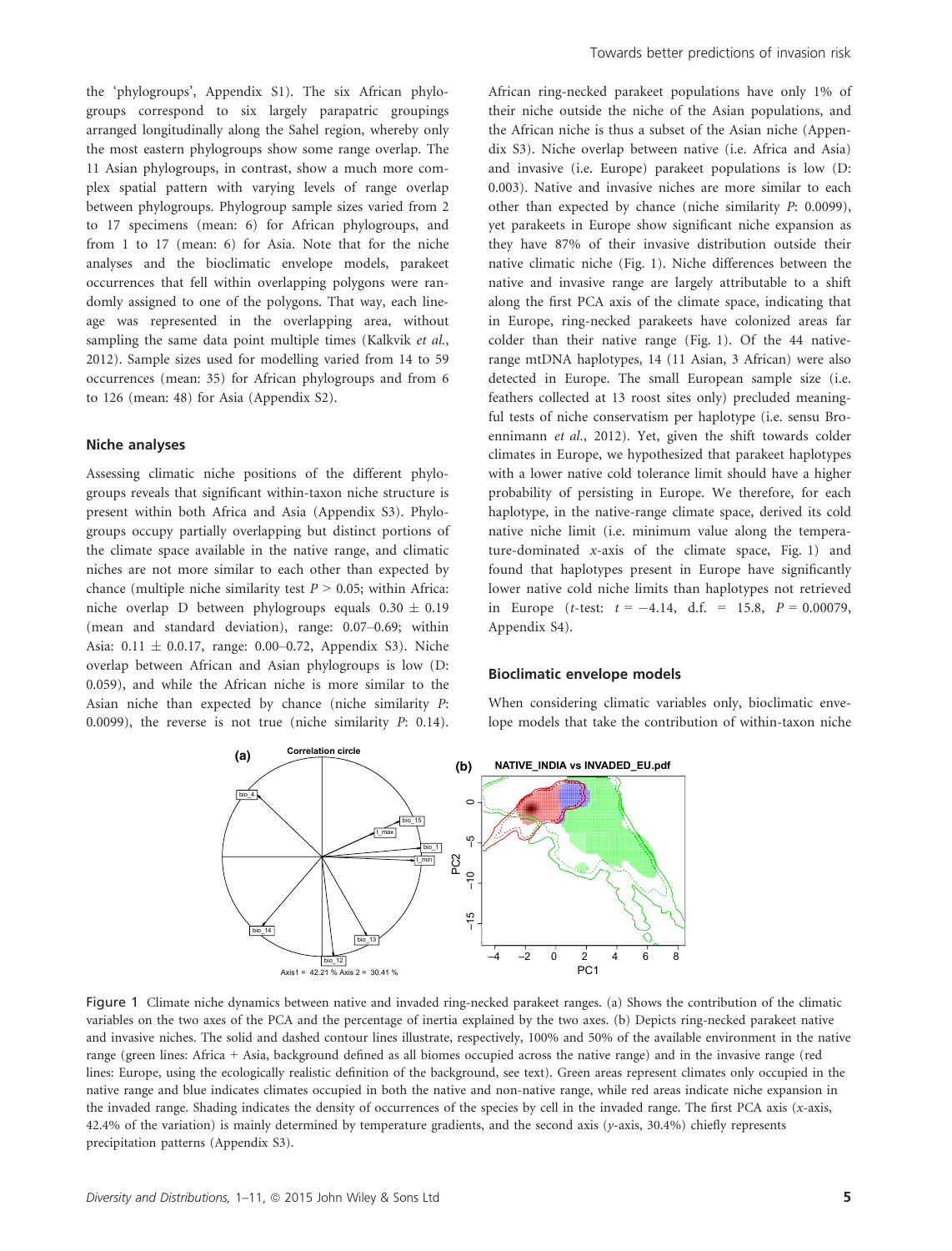structure (i.e. the 17 phylogroups) into account (the 'subclade' model) and those that do not (the 'clade' model) both fail to accurately predict the current invaded distribution (Fig. 2a, b), although they accurately predict parakeet occurrence across the native range (Europe: continuous Boyce index:  $-0.87$  for the clade model vs.  $-0.60$  for the subclade model; native range: Boyce index: 0.96 and 1.00, respectively; results are similar across a range of evaluation statistics, Appendix S5). The clade model was not successful in discriminating between failed and successful parakeet introductions to Europe (logistic regression between climatic suitability and outcome of introduction,  $P = 0.914$ ), whereas the subclade model explains a modest part of the variation in introduction outcomes (*P*: 0.018, Nagelkerke *R* 2 : 0.09, Appendix S6), mainly because it correctly predicts a higher introduction success in the Mediterranean. The MESS map (Fig. 2f) shows that parakeets have not invaded those European climates that lie outside the climatic conditions available to parakeets in their native range. This indicates that the failure of native-range climate-only models cannot be attributed to model extrapolation into unsampled environmental space.

When we included human footprint as a variable into the bioclimatic envelope models, transferability of both the clade and subclade models increased dramatically (Fig. 2c, d). Clade and subclade models that include human modification of habitats in the native range perform equally well at forecasting parakeet occurrence in Europe (Boyce index: 0.93 and 0.94, respectively). This increase in model performance is not merely due to the adding of an extra environmental variable, as models fitted with a randomized human footprint do not perform any better in predicting parakeet occurrence across Europe than climate-only models do: Boyce index  $-0.86$  and  $-0.72$ , respectively (Appendix S5). Models built with human footprint as sole predictor variable could not adequately model ring-necked parakeet distribution across the native range (i.e. TSS of all models < 0.7 criterion, see above), precluding ensemble forecasts of invasion risk for Europe based on human footprint only. Although clade and subclade models combining human footprint and climate produced similar evaluation statistics, there are marked differences in the actual areas predicted to be suitable for parakeets (Figs 2 & 3). Whereas both models predict that parakeets will occur mainly in parts of the Mediterranean



Figure 2 Predictions of invasion risk for ring-necked parakeets derived from native-range-based bioclimatic envelope models. Left versus right panes show models ignoring (a, c) and accounting for differing niche requirements of phylogeographic lineages (b, d), while upper versus lower panels depict models without  $(a, b)$  and with  $(c, d)$  human footprint. Warmer colours indicate a higher predicted risk of parakeet invasion. The black dots in (e) depict locations with established parakeet populations, used to validate nativerange-based forecast of invasion risk. (f) Present the multivariate environmental similarity surface (MESS) map, whereby areas in red have one or more climatic variables outside the range present in the training data, so predictions in those areas should be treated with strong caution.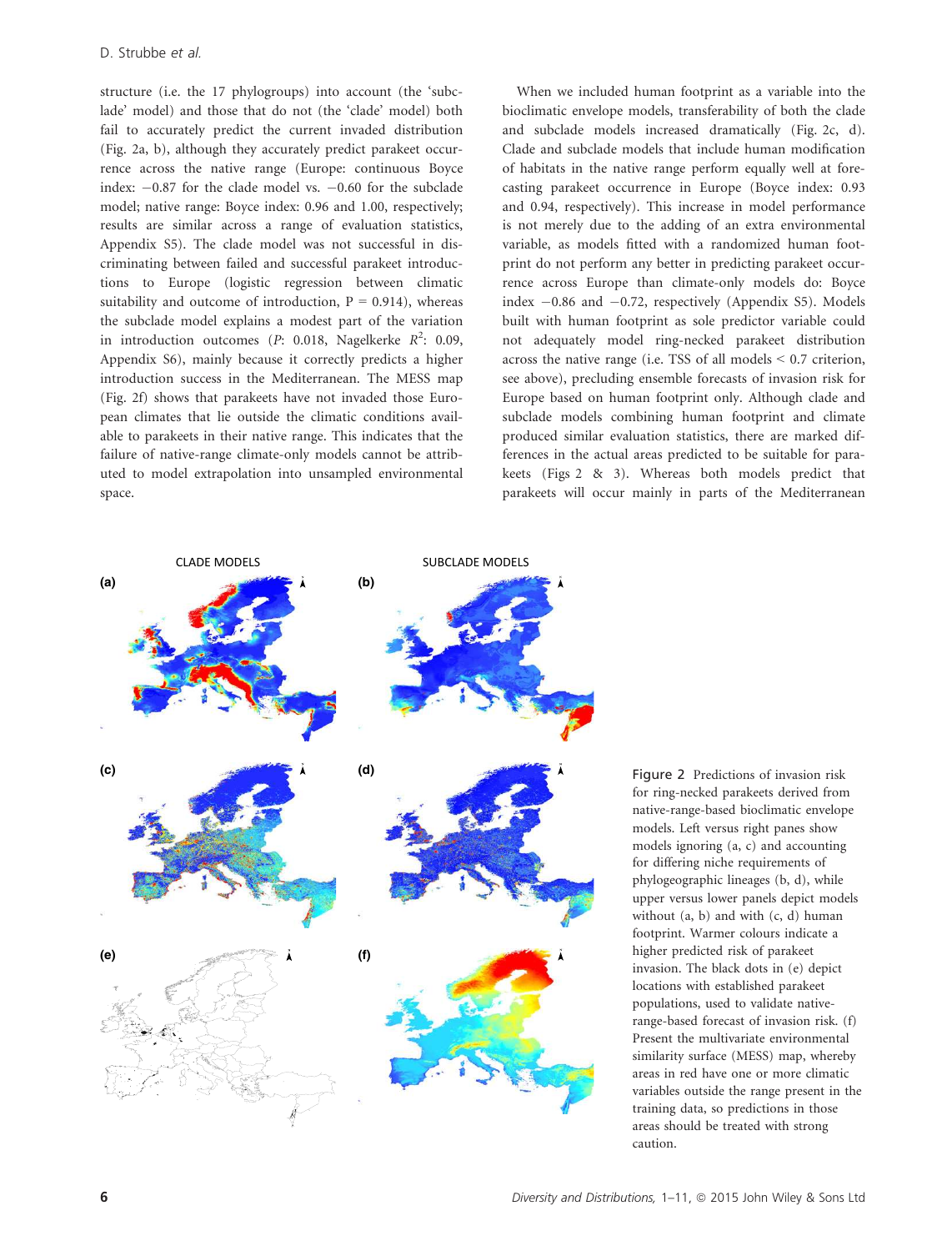

Figure 3 Predictions of invasion risk for ring-necked parakeet in Europe derived from bioclimatic envelope models including association with human-modified habitats in the native range. Continuous model outputs (Fig. 2) were converted to binary predictions of invasion risk. Areas at risk according to both models without (see Fig. 2c) and with (see Fig. 2d) phylogeographic structure are indicated in red. Green indicates predicted parakeet presence only by a model without phylogeographic structure. Yellow delineates areas only marked as suitable by a model with phylogeographic structure.

and in major human population centres in north-west Europe (designating 11% of Europe as suitable, Fig. 3), the clade model considers larger parts of central and eastern Europe as suitable for parakeets (19% of Europe, Fig. 3). The subclade model, in contrast, indicates that more extensive areas in southern Spain, Greece, Romania and parts of Turkey and the Middle East are at risk of parakeet invasion (16%, Fig. 3). After including human footprint into the models, both clade and subclade models can accurately discriminate between failed and successful parakeet introductions, although the subclade model performs better at discriminating failed introductions (clade model AIC: 126, Nagelkerke  $R^2$ : 0.37, *P* < 0.0001, false-negative rate: 0.37 vs. subclade model AIC: 121, Nagelkerke *R* 2 : 0.41, *P* < 0.0001, false-negative rate: 0.05, Appendix S6).

Across the native range, adding human footprint did not further improve the already high accuracy of predictions of parakeet occurrence (clade model Boyce index: 1.00; subclade: 0.91), but resulted in more pronounced, fine-grained predictions, largely within the distributional limits identified by the climate-only models (Appendix S7). Analysis of variable importance reveals that human footprint is highly important in the clade model for the native range (footprint:  $0.64 \pm 0.12$ , temperature variables:  $0.17 \pm 0.18$ , range 0.10– 0.30, precipitation variables:  $0.12 \pm 0.11$ , range 0.02-0.26), while the subclade model attributes more weight to temperature and precipitation gradients as well (temperature:  $0.32 \pm 0.16$ , range 0.01-0.65, precipitation:  $0.21 \pm 0.16$ , range 0.02–0.85, footprint:  $0.47 \pm 0.18$ , range 0.23–0.86, Appendix S8).

#### **DISCUSSION**

Our results support the hypothesis that association with humans in the native range may allow invasive species persistence in areas outside of their native climatic niche and that accounting for within-taxon niche structure can result in significant changes to predictions of invasion risk. Violating the key model assumptions that climate governs the broad outlines of species distributions and that within-taxon niche structure is insignificant can thus introduce substantial error into predictions of invasion risk derived from bioclimatic envelope models.

Given its strong effect on the accuracy of predictions of invasion risk, incorporating information on association with human-modified habitats in the native range should be integrated into bioclimatic envelope models, if they are to effectively guide invasive species management. Association with human-modified habitats in the native range may enable ringnecked parakeets to exploit equivalent human-modified landscapes in Europe, allowing them to colonize areas far colder than their native range. Ring-necked parakeets have almost 90% of their invasive distribution outside their native climatic niche (Fig. 1), and this is among the highest values of niche expansion known for vertebrates (Strubbe *et al.*, 2013; Li *et al.*, 2014). Previous studies suggest niche expansion into climates not occupied in the native range is more likely for species with small native ranges (plants, Early & Sax, 2014; amphibians and reptiles, Li *et al.*, 2014), for species introduced longer ago or that have invaded areas located at lower latitudes than the native range (amphibians and reptiles, Early & Sax, 2014). Ring-necked parakeets, however, have a very large native range and have been introduced relatively recent (most European introductions stem from after 1970, Strubbe & Matthysen, 2009b) to much higher latitudes than their native range. Our results thus identify, for the first time, association with humans in the native range as a factor influencing climatic niche expansion during biological invasion. Climate influences species distributions directly through species' physiological tolerances or indirectly through its effect on available habitats, food resources and biotic interactions such as the presence of competitors (Araújo & Peterson, 2012, Wisz et al. 2013). The fact that ring-necked parakeets thrive in Europe suggests they may be physiologically capable of colonizing colder parts of the climate space in their native range as well. Possibly, a lack of resources and/or competition with congeneric species such as slaty-headed (*P. himalayana*) and Lord Derby's Parakeet (*P. derbiana*) restricts the ring-necked parakeets' native northernmost distribution limits. Indeed, endotherms such as birds are often able to tolerate a wide range of environmental conditions, but this comes at a potentially high energetic cost (Porter & Kearney, 2009). In Europe, radio-tracking (Clergeau & Vergnes, 2011; Strubbe & Matthysen, 2011) and habitat selection studies (Strubbe & Matthysen, 2007; Newson *et al.*, 2010) indicate that parakeets prefer to forage in city parks and gardens, where bird feeders and ornamental vegetation present parakeets with abundant food. Urban areas also offer an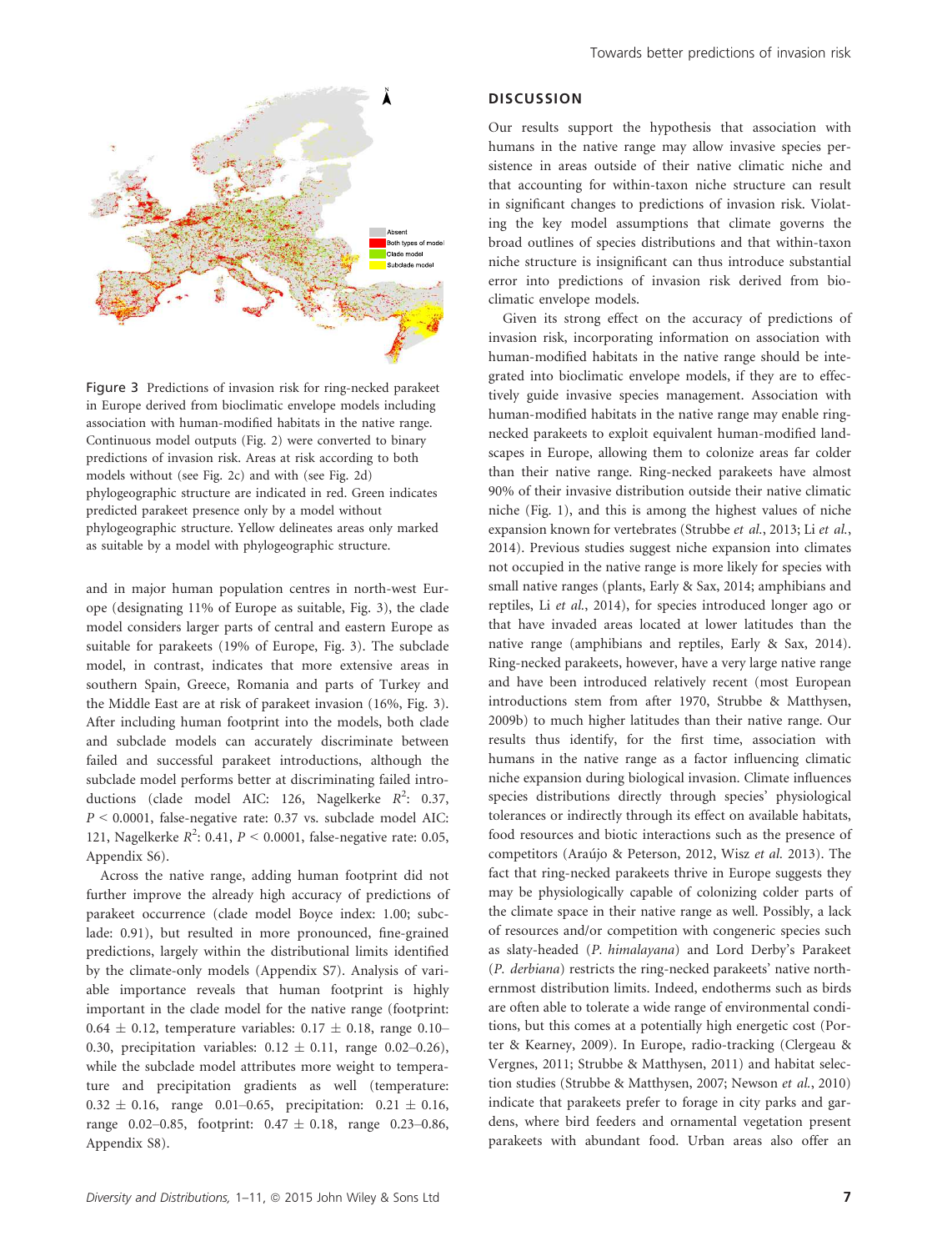abundance of suitable nesting sites, as large, old trees are often retained for their aesthetic value. In the colder parts of Europe, parakeets increasingly breed in holes and crevices within the thermal insulation layers of buildings; in Germany, for example, such a more favourable microclimate enables them to achieve a higher breeding success compared to natural cavities (Braun, 2007). Moreover, in urban gardens, parakeets have been shown to be behaviourally dominant over native birds during foraging (Peck *et al.*, 2014). Abundant resources and a lack of competitors may underlie the invasion success of ringnecked parakeets in environments far removed from their native (realized) niche. Yet, to elucidate the extent to which thermal and energetic constraints influence ring-necked parakeet distributional limits in their native versus non-native ranges, mechanistic niche models (which use species' functional traits and physiological tolerances for model fitting, Kearney *et al.*, 2010) are required. Furthermore, although little is known about interactions between *Psittacula* species in their native range, the hypothesis of competitive release as an underlying driver of ring-necked parakeet invasion success in Europe may be tested by assessing whether predicted geographical distribution patterns across the native range (derived from bioclimatic models) match expectations under competitive exclusion (sensu Gutiérrez et al., 2014).

The fact that lineages associated with cold climates in the native range are more prevalent across Europe suggests that these lineages may be better adapted to European climates. Such an invasion scenario has been found before; for example, Rey *et al.* (2012) showed that the invasion of Mediterranean Israel by the tropical ant *Wasmannia auropunctata* could be explained by adaptation to cold at the southern limit of the native range before introduction to Israel. Yet, although large numbers of parakeets from both Africa and Asia have been imported to Europe (Morgan, 1993), more detailed knowledge on propagule pressure is required to rule out alternative explanations such as the possibility that more birds originating from colder parts of the native rang have escaped or been released across Europe. Also, it should be noted that our phylogeny is based on a set of neutral genetic markers and that consequently, patterns of within-taxon niche variation may be due to regional differences in available climates, to adaptation to local environments or to other drivers such as biotic interactions. However, populations are often adapted to local environments and genotypeby-environment interactions are common in widespread species (Pearman *et al.*, 2010). This study is the first fine-scale assessment of ring-necked parakeet genetic structure, but differences among lineages in morphology and life history traits such as timing of reproduction have been reported within and between Africa and Asia (Forshaw, 1978). Such traits may be genetically based and therefore likely to respond to selection (Bradshaw & Holzapfel, 2006) in the parakeet's invasive range. Indeed, variance in laying dates between European and native (Asian) parakeet populations suggests that in Europe, parakeets are delaying their breeding in response to colder temperatures (Shwartz *et al.*, 2009). These differences

in morphology, life history and occupied climates suggest parakeet mtDNA-derived lineages may indeed diverge in features supplementary to the neutral genetic markers used to identify phylogeographic structure. Our results thus suggest the clade model captures lineage-specific responses to environmental gradients that are undetectable using the clade model (Appendix S8). Incorporating such within-taxon niche structure into bioclimatic envelope models only slightly increased model predictive accuracy, but nonetheless leads to important differences in spatial predictions of invasion risk for Europe (Figs  $2 \& 3$ ). The climate-only clade model is strongly influenced by precipitation gradients (Appendix S8), resulting in erroneous predictions of parakeet occurrence for Europe's wetter areas (i.e. parts of the Atlantic and Adriatic coast, and along mountain chains, Fig. 2a). The climate-only subclade model indicates certain phylogeographic lineages indeed respond strongly to precipitation gradients (Appendix S8), although in general, the subclade model is more strongly driven by temperature gradients. The climate-only subclade model accordingly correctly predicts some of the Mediterranean parakeet populations, and except for a high precipitation zone along the coast of Norway, it assigns a low invasion risk to coastal areas and mountain chains (Fig. 2b). Both climate-only models, however, fail to accurately forecast ringnecked parakeet occurrence across north-west Europe. When including the human footprint, the major difference between the clade and subclade model is that the latter places more weight on temperature and precipitation gradients (Appendix S8), whereas the clade model exhibits a higher dependency on human footprint. Consequently, the clade model predicts a higher invasion risk across human-dominated habitats in colder parts of continental Europe (Fig. 2c, d) as well. This becomes especially apparent when converting the predictions of invasion risk into discrete predictions of parakeet presence and absence (Fig. 3), showing that particularly in east and central Europe, the clade model predicts as suitable areas that are geographically peripheral to areas predicted as suitable by the subclade model. In contrast, in southern Europe, the subclade model predicts more extensive areas to be at risk of parakeet invasion, reflecting the different weightings given by the clade and subclade model to climate and human modification of habitats.

Taken together, our results agree with other findings (Strubbe *et al.*, 2013, 2014; Early & Sax, 2014; Guisan *et al.*, 2014; Li *et al.*, 2014), suggesting that while rapid post-introduction evolution (i.e. a change in the fundamental Grinnellian niche, Soberon, 2007) cannot be ruled out, climatic niche differences between native and invasive ranges are probably related to ecological factors governing the occupancy of the fundamental niche in native versus invaded ranges. This has important ramifications for the use of bioclimatic envelope models as risk assessment tools, as well as, more fundamentally, for understanding how climate and local factors interact to determine species' distributions. Pearson & Dawson (2003) suggested a hierarchical approach to modelling environment–biota relationships whereby bioclimatic envelope models should form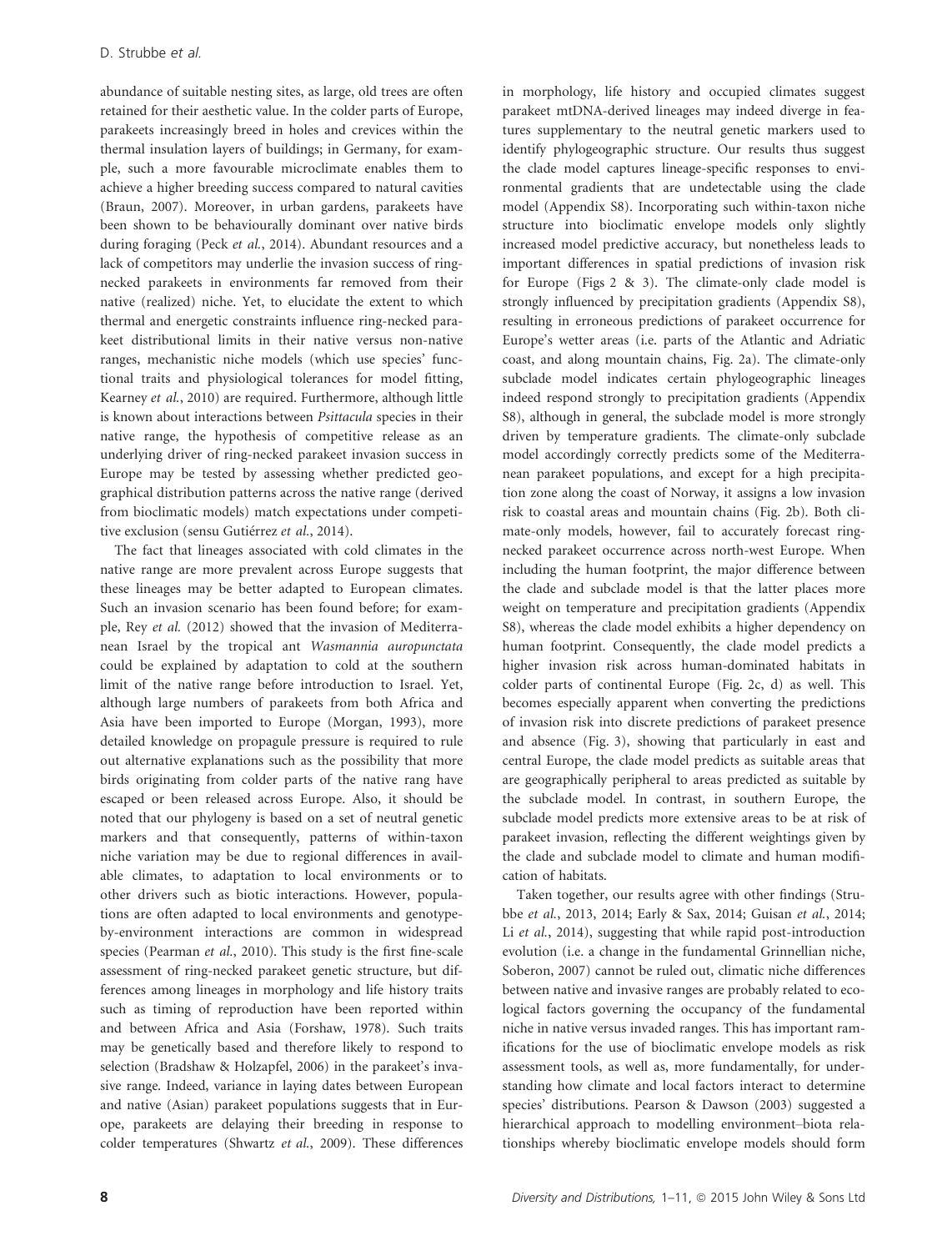the first step, identifying the broad outlines of species' distributions. Within the area designated as climatically suitable for a species, models including factors such as land cover and habitat preferences can then be applied to elucidate the finegrained structure of distributions. We suggest that, at least for invasive species, this framework may not be universally applicable, as association with human-modified habitats in the native range may allow species to overcome their (realized) native-range climatic limitations in human-modified landscapes elsewhere. Trait-based species risk assessments consider association with human-modified habitats in the native range to be a reliable predictor of invasion success (Keller *et al.*, 2011), especially for mammals and birds (Jeschke & Strayer 2006). Our results show that applying a simple and universal variable such as the human footprint can considerably increase the accuracy of predictions of invasion risk, and this finding opens up real perspectives for devising and implementing more robust management strategies for a large number of invasive species. Information about the presence and geographical distribution of phylogeographic lineages may be not be readily available for all invasive species, but subspecies range maps can often be derived from the literature, at least for terrestrial vertebrates. Subspecies are generally based on discontinuities in the geographical distribution of phenotypic traits instead of molecular phylogenies, but can generally be considered useful proxies of patterns of divergence among populations (Phillimore & Owens, 2006). We therefore argue that, in order to provide to policymakers models that can accurately predict invasion risk, explicit evaluation of within-taxon niche structure and especially of association with humans in the native range is recommended.

#### ACKNOWLEDGEMENTS

D.S is funded by FWO-Vlaanderen and the University of Antwerp. Laboratory work on museum specimens was funded by a 'BOF-Kleine Projecten' grant of the University of Antwerp, and a 'Krediet aan Navorsers' grant of the FWO-Vlaanderen awarded to D.S. Many thanks to citizen scientists who helped collecting and verifying parakeet occurrence data, or who contributed parakeet feather samples. We especially thank Pim Edelaar, Michael Braun and Detlev Franz for providing parakeet feathers samples. We also acknowledge networking support by the COST Action ES1304 ('ParrotNet'). Catherine H. Graham and Olivier Broennimann gave critical comments on earlier drafts.

#### **REFERENCES**

- Araújo, M.B. & Peterson, A.T. (2012) Uses and misuses of bioclimatic envelope modeling. *Ecology*, 93, 1527–1539.
- Araújo, M.B., Thuiller, W. & Yoccoz, N.G. (2009) Reopening the climate envelope reveals macroscale associations with climate in European birds. *Proceedings of the National Academy of Sciences USA*, 106, E45–E46.
- Barve, N., Barve, V., Jiménez-Valverde, A., Lira-Noriega, A., Maher, S.P., Peterson, A.T., Soberón, J. & Villalobos, F. (2011) The crucial role of the accessible area in ecological niche modeling and species distribution modeling. *Ecological Modelling*, 222, 1810–1819.
- Beaumont, L.J., Gallagher, R.V., Leishman, M.R., Hughes, L. & Downey, P.O. (2014) How can knowledge of the climate niche inform the weed risk assessment process? A case study of *Chrysanthemoides monilifera* in Australia. *Diversity and Distributions*, 20, 613–625.
- Blackburn, T.M., Lockwood, J.L. & Cassey, P. (2009) *Avian invasions. The ecology and evolution of exotic birds*. Oxford University Press, Oxford.
- Bradshaw, W.E. & Holzapfel, C.M. (2006) Evolutionary response to climate change. *Science*, 312, 1477–1478.
- Braun, M. (2007) Welchen Einfluss hat die Gebäudedämmung im Rahmen des EU-Klimaschutzes auf die Brutbiologie tropischer Halsbandsittiche (*Psittacula krameri*) im gem€aßigten Mitteleuropa? *Ornithologische Gesellschaft Baden-Württemberg*, 23, 87–104.
- Broennimann, O., Treier, U.A., Müller-Schärer, H., Thuiller, W., Peterson, A.T. & Guisan, A. (2007) Evidence of climatic niche shift during biological invasion. *Ecology Letters*, 10, 701–709.
- Broennimann, O., Fitzpatrick, M.C., Pearman, P.B., Petitpierre, B., Pellissier, L., Yoccoz, N.G., Thuiller, W., Fortin, M.J., Randin, C., Zimmermann, N.E., Graham, C.H. & Guisan, A. (2012) Measuring ecological niche overlap from occurrence and spatial environmental data. *Global Ecology and Biogeography*, 21, 481–497.
- Bruggers, R. & Beck, J. (1979) Evaluating curb as a crop repellent to West African bird pests. *Vertebrate Pest Control and Management Materials*, 680, 188–197.
- Clement, M., Posada, D. & Crandall, K.A. (2000) TCS: a computer program to estimate gene genealogies. *Molecular Ecology*, 9, 1657–1659.
- Clergeau, P. & Vergnes, A. (2011) Bird feeders may sustain feral Rose-ringed parakeets *Psittacula krameri* in temperate Europe. *Wildlife Biology*, 17, 248–252.
- D'Amen, M., Zimmermann, N.E. & Pearman, P.B. (2013) Conservation of phylogeographic lineages under climate change. *Global Ecology and Biogeography*, 22, 93–104.
- Early, R. & Sax, D.F. (2014) Climatic niche shifts between species' native and naturalized ranges raise concern for ecological forecasts during invasions and climate change. *Global Ecology and Biogeography*, 23, 1356–1365.
- Elith, J., Kearney, M. & Phillips, S. (2010) The art of modelling range-shifting species. *Methods in Ecology and Evolution*, 1, 330–342.
- Felsenstein, J. (1981) Evolutionary trees from DNA sequences: a maximum likelihood approach. *Journal of Molecular Evolution*, 17, 368–376.
- Forshaw, J. (1978) *Parrots of the world*, 2nd edition. TFH Publications, Neptune, NJ, USA.
- Guisan, A., Petitpierre, B., Broennimann, O., Daehler, C. & Kueffer, C. (2014) Unifying niche shift studies: insights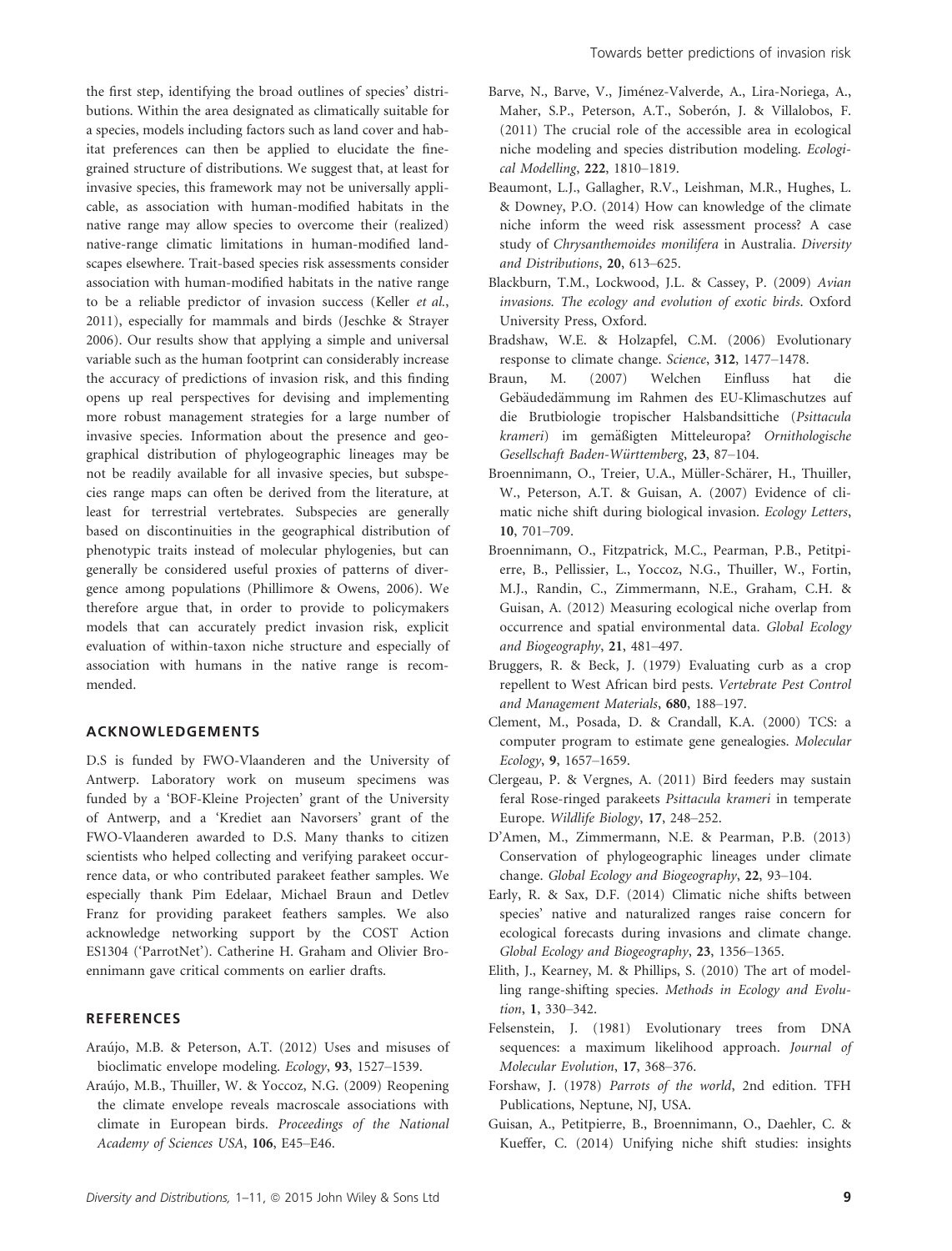from biological invasions. *Trends in Ecology and Evolution*, 29, 260–296.

- Gutiérrez, E.E., Boria, R.A. & Anderson, R.P. (2014) Can biotic interactions cause allopatry? Niche models, competition, and distributions of South American mouse opossums. *Ecography*, 37, 741–753.
- Hern!andez-Brito, D., Carrete, M., Popa-Lisseanu, A.G., Ibáñez, C. & Tella, J.L. (2014) Crowding in the city: losing and winning competitors of an invasive bird. *PLoS ONE*, 9, e100593.
- Hijmans, R., Cameron, S., Parra, J. & Jarvis, A. (2005) Very high resolution interpolated climate surfaces for global land areas. *International Journal of Climatology*, 25, 1965–1978.
- Hirzel, A.H., Le Lay, G., Helfer, V., Randin, C. & Guisan, A. (2006) Evaluating the ability of habitat suitability models to predict species presences. *Ecological Modelling*, 199, 142–152.
- Hufbauer, R.A., Facon, B., Ravigné, V., Turgeon, J., Foucaud, J., Lee, C.E., Rey, O. & Estoup, A. (2012) Anthropogenically induced adaptation to invade (AIAI): contemporary adaptation to human-altered habitats within the native range can promote invasions. *Evolutionary Applications*, 5, 89–101.
- Jeschke, J.M. & Strayer, D.L. (2006) Determinants of vertebrate invasion success in Europe and North America. *Global Change Biology*, 12, 1608–1619.
- Kalkvik, H.M., Stout, I.J., Doonan, T.J. & Parkinson, C.L. (2012) Investigating niche and lineage diversification in widely distributed taxa: phylogeography and ecological niche modeling of the *Peromyscus maniculatus* species group. *Ecography*, 35, 54–64.
- Kearney, M., Simpson, S.J., Raubenheimer, D. & Helmuth, B. (2010) Modelling the ecological niche from functional traits. *Philosophical Transactions of the Royal Society B: Biological Sciences*, 365, 3469–3483.
- Keller, R.P., Kocev, D. & Džeroski, S. (2011) Trait-based risk assessment for invasive species: high performance across diverse taxonomic groups, geographic ranges and machine learning/statistical tools. *Diversity and Distributions*, 17, 451–461.
- Khan, H.A. (2002) Breeding habits of the rose-ringed parakeet (*Psittacula krameri*) in the cultivations of Central Punjab. *International Journal of Agriculture & Biology*, 4, 401–403.
- Khan, H.A., Beg, M.A. & Khan, A.A. (2004) Breeding habits of the rose-ringed parakeet *Psittacula krameri* in the cultivations of central Punjab. *Pakistan Journal of Zoology*, 36, 133–138.
- Leung, B., Lodge, D.M., Finnoff, D., Shogren, J.F., Lewis, M.A. & Lamberti, G. (2002) An ounce of prevention or a pound of cure: bioeconomic risk analysis of invasive species. *Proceedings of the Royal Society B: Biological Sciences*, 269, 2407–2413.
- Li, Y., Liu, X., Li, X., Petitpierre, B. & Guisan, A. (2014) Residence time, expansion toward the equator in the invaded range and native range size matter to climatic niche shifts in non-native species. *Global Ecology and Biogeography*, 23, 1094–1104.
- Miller, M.A., Pfeiffer, W. & Schwartz, T. (2010) Creating the CIPRES Science Gateway for inference of large phylogenetic trees. *Gateway Computing Environments Workshop (GCE)*, pp. 1–8.
- Morgan, D.H.W. (1993) Feral rose-ringed parakeets in Britain. *Environment*, 86, 561–564.
- Newson, S.E., Parrott, D. & Leech, D. (2010) *Impact of ringnecked parakeets on native birds*. DEFRA report WC0732.
- Pearman, P.B., D'Amen, M., Graham, C.H., Thuiller, W. & Zimmermann, N.E. (2010) Within-taxon niche structure: niche conservatism, divergence and predicted effects of climate change. *Ecography*, 33, 990–1003.
- Pearson, R.G. & Dawson, T.P. (2003) Predicting the impacts of climate change on the distribution of species: are bioclimate envelope models useful? *Global Ecology and Biogeography*, 12, 361–371.
- Peck, H.L., Pringle, H.E., Marshall, H.H., Owens, I.P.F. & Lord, A.M. (2014) Experimental evidence of impacts of an invasive parakeet on foraging behavior of native birds. *Behavioral Ecology*, 25, 582–590.
- Peterson, A.T. (2003) Predicting the geography of species' invasions via ecological niche modeling. *Quarterly Review of Biology*, 78, 419–433.
- Peterson, A.T. (2011) Ecological niche conservatism: a timestructured review of evidence. *Journal of Biogeography*, 38, 817–827.
- Petitpierre, B., Kueffer, C., Broennimann, O., Randin, C., Daehler, C. & Guisan, A. (2012) Climatic niche shifts are rare among terrestrial plant invaders. *Science*, 335, 1344–1348.
- Phillimore, A.B. & Owens, I.P.F. (2006) Are subspecies useful in evolutionary and conservation biology? *Proceedings of the Royal Society B: Biological Sciences*, 273, 1049–1053.
- Porter, W.P. & Kearney, M. (2009) Size, shape, and the thermal niche of endotherms. *Proceedings of the National Academy of Sciences USA*, 106, 19666–19672.
- R Core Team (2014). *R: a language and environment for statistical computing*. R Foundation for Statistical Computing, Vienna, Austria. Available at:<http://www.R-project.org/> (accessed 28 September 2014).
- Rambaut, A. & Drummond, A. (2007) *Tracer v1.4*. Available at:<http://beast.bio.ed.ac.uk/Tracer> (accessed 28 September 2014).
- Rey, O., Estoup, A., Vonshak, M., Loiseau, A., Blanchet, S., Calcaterra, L., Chifflet, L., Rossi, J.-P., Kergoat, G.J., Foucaud, J., Orivel, J., Leponce, M., Schultz, T. & Facon, B. (2012) Where do adaptive shifts occur during invasion? A multidisciplinary approach to unravelling cold adaptation in a tropical ant species invading the Mediterranean area. *Ecology Letters*, 15, 1266–1275.
- Ronquist, F. & Huelsenbeck, J.P. (2003) MrBayes 3: Bayesian phylogenetic inference under mixed models. *Bioinformatics*, 19, 1572–1574.
- Sala, O.E., Chapin, F.S., Armesto, J.J., Berlow, E., Bloomfield, J., Dirzo, R., Huber-Sanwald, E., Huenneke, L.F., Jackson, R.B., Kinzig, A., Leemans, R., Lodge, D.M., Mooney, H.A., Oesterheld, M., Poff, N.L., Sykes, M.T., Walker, B.H.,